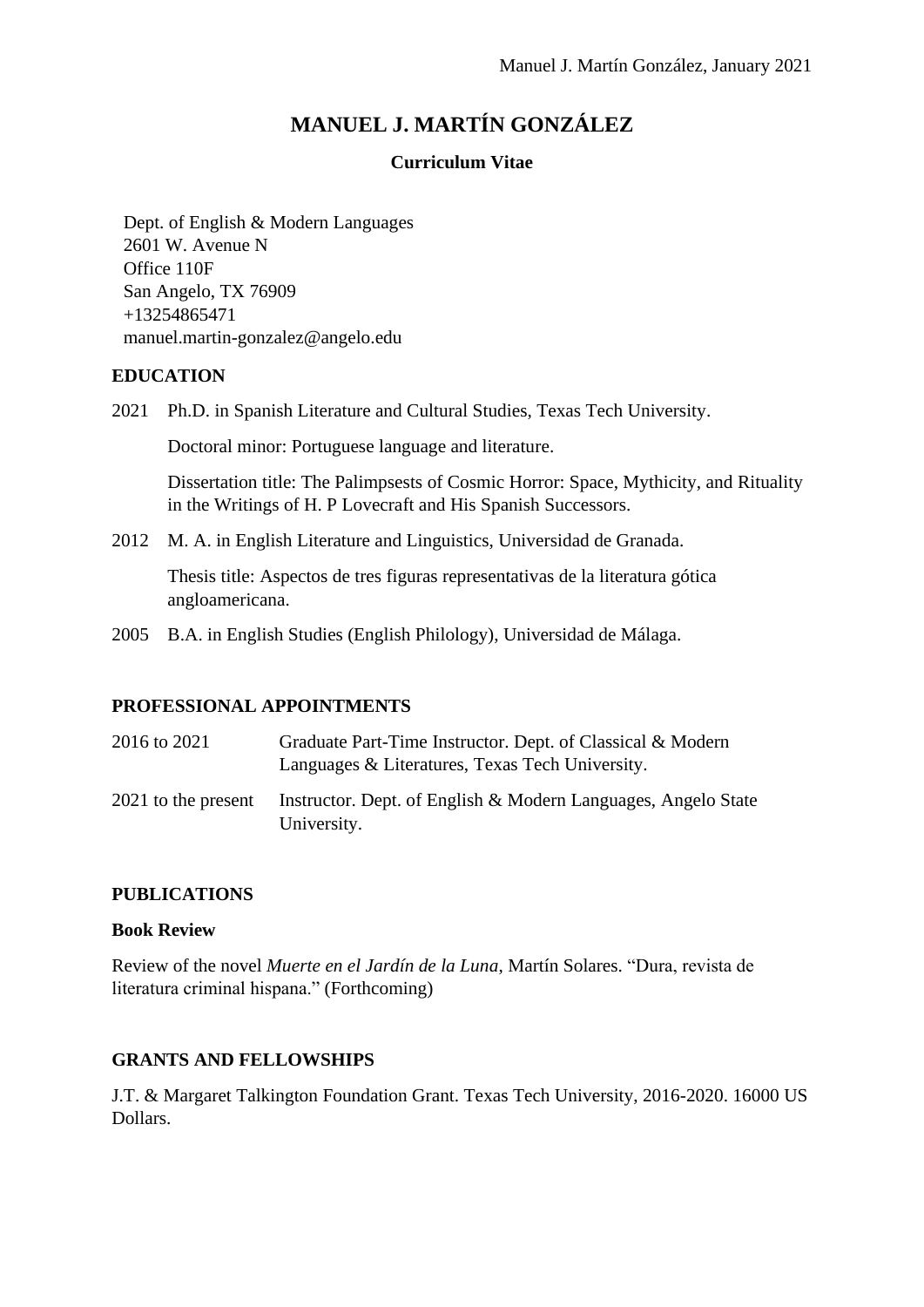# **INVITED TALKS**

- 2020 Guest speaker, University of Málaga. "Literature and Linguistics: A Gateway to Cultural Studies." December 1.
- 2019 Guest speaker, University of Málaga. "Research: The Experience of Being a Graduate Student in the United States." December 12.
- 2018 Guest speaker, University of Málaga. "My Experience as a Graduate Student in the United States Educational System." December 16.

### **CONFERENCE/ACTIVITY/PARTICIPATION**

#### **Conferences/Symposia Organized**

2009 Member of the organizing committee and interpreter of the III International Congress of Physical-Sporting Activities for Seniors. University of Málaga. March 12-14.

### **Papers presented**

- 2021 SCOLAS Conference, Southwest Council of Latin American Studies. "El palimpsesto de la obra de H. P. Lovecraft y su ruptura con la metáfora lovecraftiana: *Semillas de Cthulhu*." April 8-10.
- 2020 SCOLAS Conference, Eastern New Mexico University. "El palimpsesto de la obra de H. P. Lovecraft y su emancipación de la ruptura del antropocentrismo: *La voz del abismo*." March 11-14.
- 2020 Céfiro conference, Texas Tech University. "O doppelgänger, o narcisismo e a sociedade patriarcal em *O homem duplicado*." March 5-7.
- 2018 Gender and Decolonization in the Iberian World Symposium, Florida Atlantic University. "Las tres Marías y la perpetuación del estatus quo social a través de las instituciones educativas: la monja y la iglesia ante el advenimiento de la república en Brasil." November 15-16.
- 2018 The Hispanic Association for the Humanities: IX International Conference, University of Caceres. "Lo grotesco y lo sublime: dos categorías estéticas y una visión política de la figura femenina en *El estudiante de Salamanca* y *Don Juan Tenorio*." June 19-22.
- 2017 Tierra Tinta Conference, University of Oklahoma. "Lo grotesco y lo sublime: una visión política de la figura femenina en *El estudiante de Salamanca* y *Don Juan Tenorio*." October 19-20.
- 2017 Céfiro Conference, Texas Tech University. "*Laberinto de fortuna* y la *Carajicomedia*: una visión de género." March 30-April 1.
- 2009 AEDEAN XXXIII, Universidad de Cádiz. "De-constructing Gender Identit(ies) through Discourse: Practices of Stereotyping in Literature and Public Discourse." November 12-14.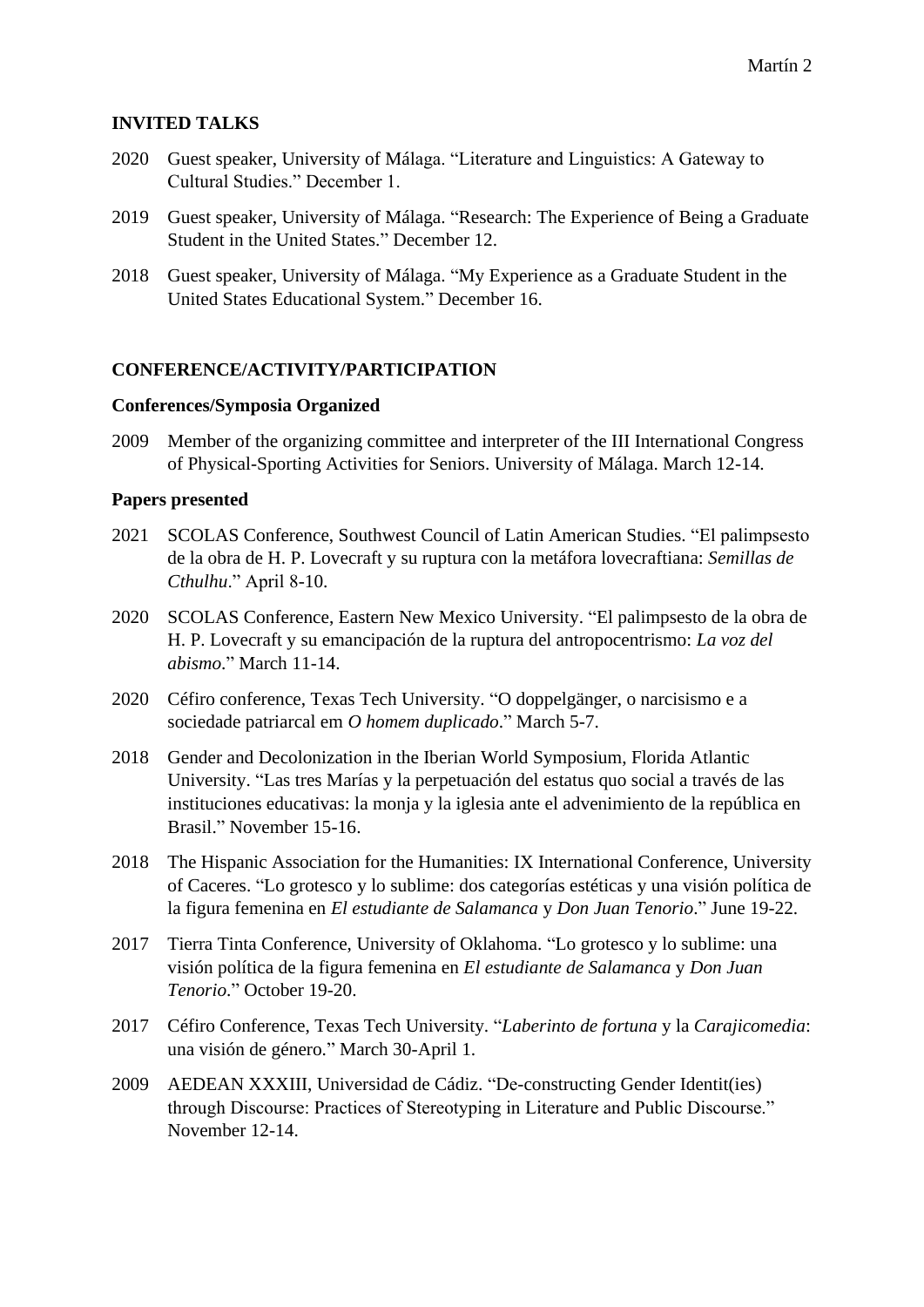# **TEACHING EXPERIENCE**

### **Texas Tech University**

Beginning Spanish II (Fall 2019).

Spanish Comprehensive Review: First Year (Fall 2019).

Second Course in Spanish I (Fall 2016, 2017, 2018, Spring 2017, 2019, 2020, Online Summer 2020).

Second Course in Spanish II (Spring 2021).

Intensive Spanish Second Year (Spring 2018).

Intermediate Grammar: Oral and Written Spanish (Spring 2021).

Spanish for Healthcare Professionals (Spring 2020).

Intensive Spanish for Graduate Research (Summer I 2021).

Intensive Spanish for Graduate Research (Summer II 2021).

### **Angelo State University**

Spanish I (Fall 2021)

Spanish I (Fall 2021)

Spanish III (Fall 2021)

Spanish III (Fall 2021)

Advanced Spanish Grammar (Fall 2021)

# **SERVICE TO PROFESION**

- 2019 Volunteer recruiting support of graduate students for Texas Tech University at the University of Malaga.
- 2018 Volunteer recruiting support of graduate students for Texas Tech University at the University of Malaga.
- 2018 Volunteer, CILDE (The International Conference on Hispanic Crime Fiction) conference hosted by Texas Tech University.
- 2016 Volunteer for Study Abroad Fair, CMLL, Texas Tech University.
- 2016 Principal editor of *Céfiro, The Journal of the Graduate Students Organization*.
- 2016 Co-Editor. *Céfiro: A Journal of the Céfiro Graduate Student Organization*. Volume 14. ISSN: 1534-228X.
- 2012 Interpreter, Royal Holloway University. Geographical study of the southern coast of Spain.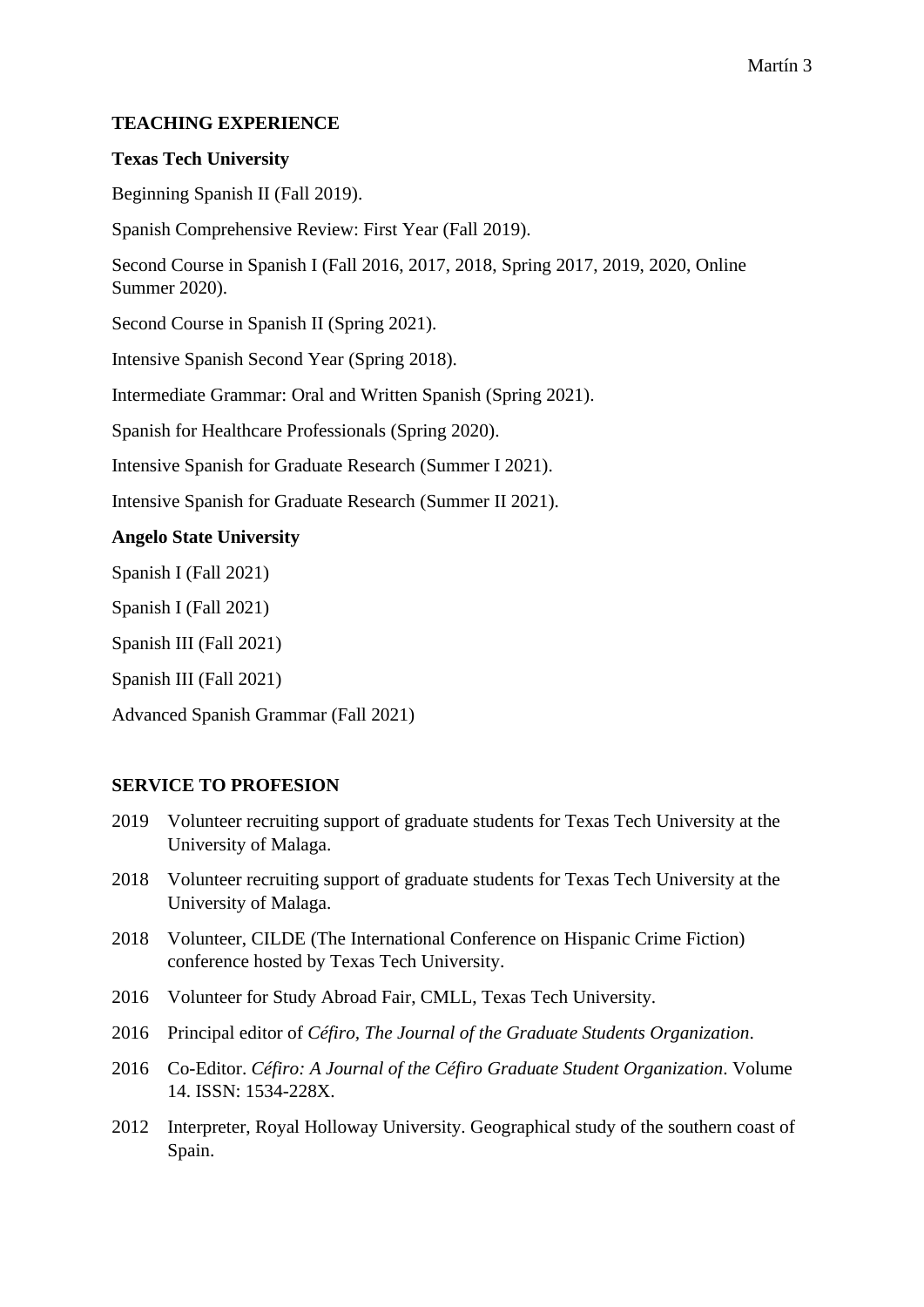### **EXTRA TRAINING**

2020 Online Instructor Teacher Training Course, Texas Tech University.

- 2009 New Technologies: Didactic Resources, Camilo José Cela University.
- 2005 Certificate of Pedagogical Aptitude (Teaching Certification), University of Granada.

# **LANGUAGES**

Spanish:

Native: speaking, writing, reading, listening.

### English:

Near native: speaking, writing, reading, listening.

### Portuguese:

Conversational: speaking, listening.

Near native: writing, reading.

### **REFERENCES**

Cole, George

Associate Professor of Spanish Dept. of Classical & Modern Languages & Literatures Texas Tech University Box 42071 Lubbock, TX 79409-2071 george.cole@ttu.edu (806) 803-2488

### Pérez, Genaro

Professor of Spanish Dept. of Classical & Modern Languages & Literatures Texas Tech University Lubbock, TX 79409-2071 genaro.perez@ttu.edu (806)-742-3145

Scarborough, Connie

Professor Emeritus Dept. of Classical & Modern Languages & Literatures Texas Tech University